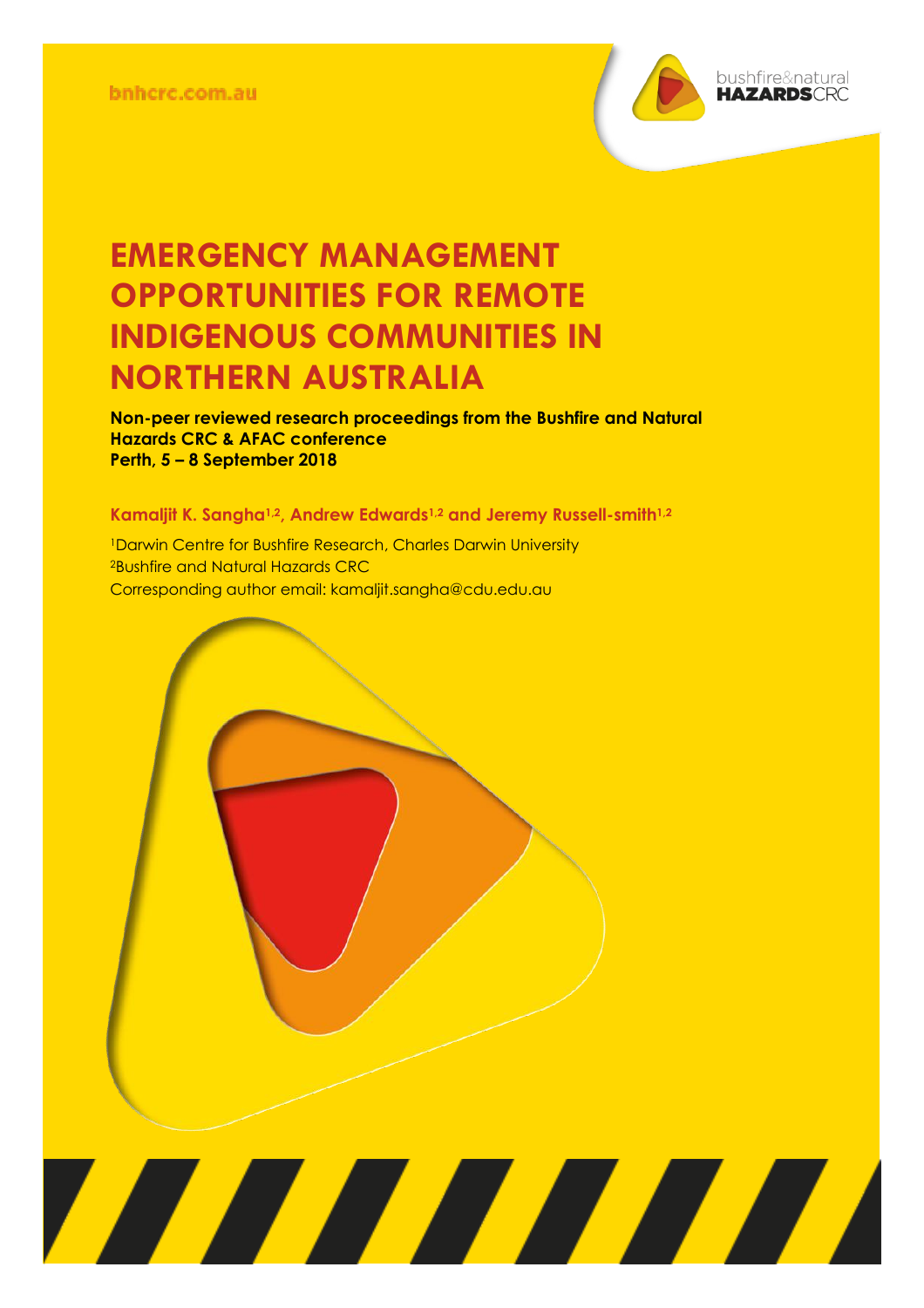## ,,,,,,,,,,,,,,,,,,,,,,,,,

| Version | <b>Release history</b>      | Date       |
|---------|-----------------------------|------------|
| 10      | Initial release of document | 07/09/2018 |



Department of Industry, **Innovation and Science** 

**Business** Cooperative Research Centres Programme

All material in this document, except as identified below, is licensed under the Creative Commons Attribution-Non-Commercial 4.0 International Licence.

Material not licensed under the Creative Commons licence:

- Department of Industry, Innovation and Science logo
- Cooperative Research Centres Programme logo Bushfire and Natural Hazards CRC logo
- All photographs and graphics

All content not licenced under the Creative Commons licence is all rights reserved. Permission must be sought from the copyright owner to use this material.



#### **Disclaimer:**

Charles Darwin University and the Bushfire and Natural Hazards CRC advise that the information contained in this publication comprises general statements based on scientific research. The reader is advised and needs to be aware that such information may be incomplete or unable to be used in any specific situation. No reliance or actions must therefore be made on that information without seeking prior expert professional, scientific and technical advice. To the extent permitted by law, Charles Darwin University and the Bushfire and Natural Hazards CRC (including its employees and consultants) exclude all liability to any person for any consequences, including but not limited to all losses, damages, costs, expenses and any other compensation, arising directly or indirectly from using this publication (in part or in whole) and any information or material contained in it.

#### **Publisher:**

Bushfire and Natural Hazards CRC

September 2018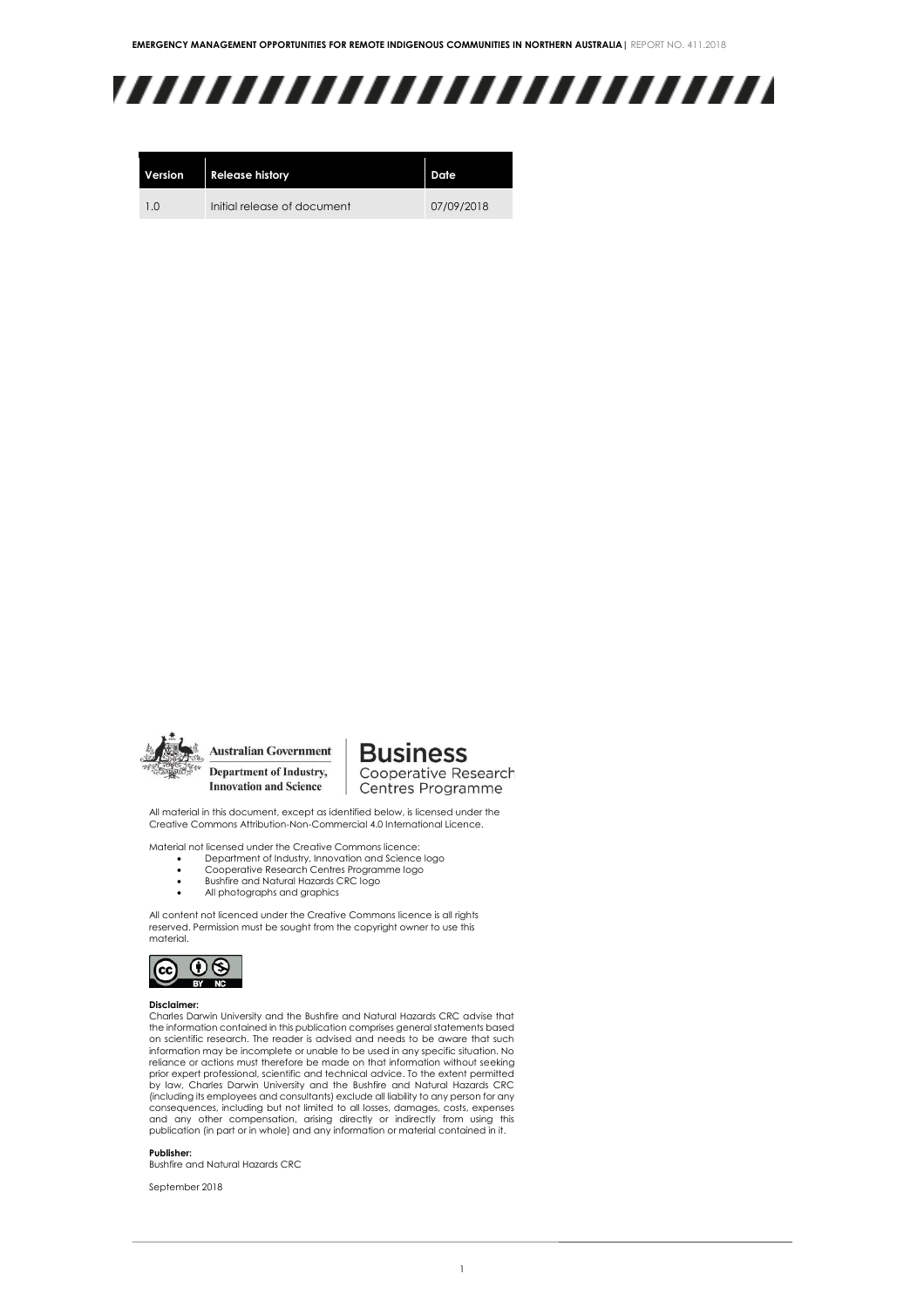# 

### **TABLE OF CONTENTS**

| <b>ABSTRACT</b>                                             |   |  |
|-------------------------------------------------------------|---|--|
| <b>INTRODUCTION</b>                                         | 2 |  |
| <b>BUILDING RESILIENCE IN REMOTE INDIGENOUS COMMUNITIES</b> |   |  |
| 2.1 Case studies                                            | 5 |  |
| 2.2 approach                                                | 6 |  |
| 2.2 Results - focus group meeting outcomes                  | 6 |  |
| <b>DISCUSSION</b>                                           |   |  |
| <b>REFERENCES</b>                                           |   |  |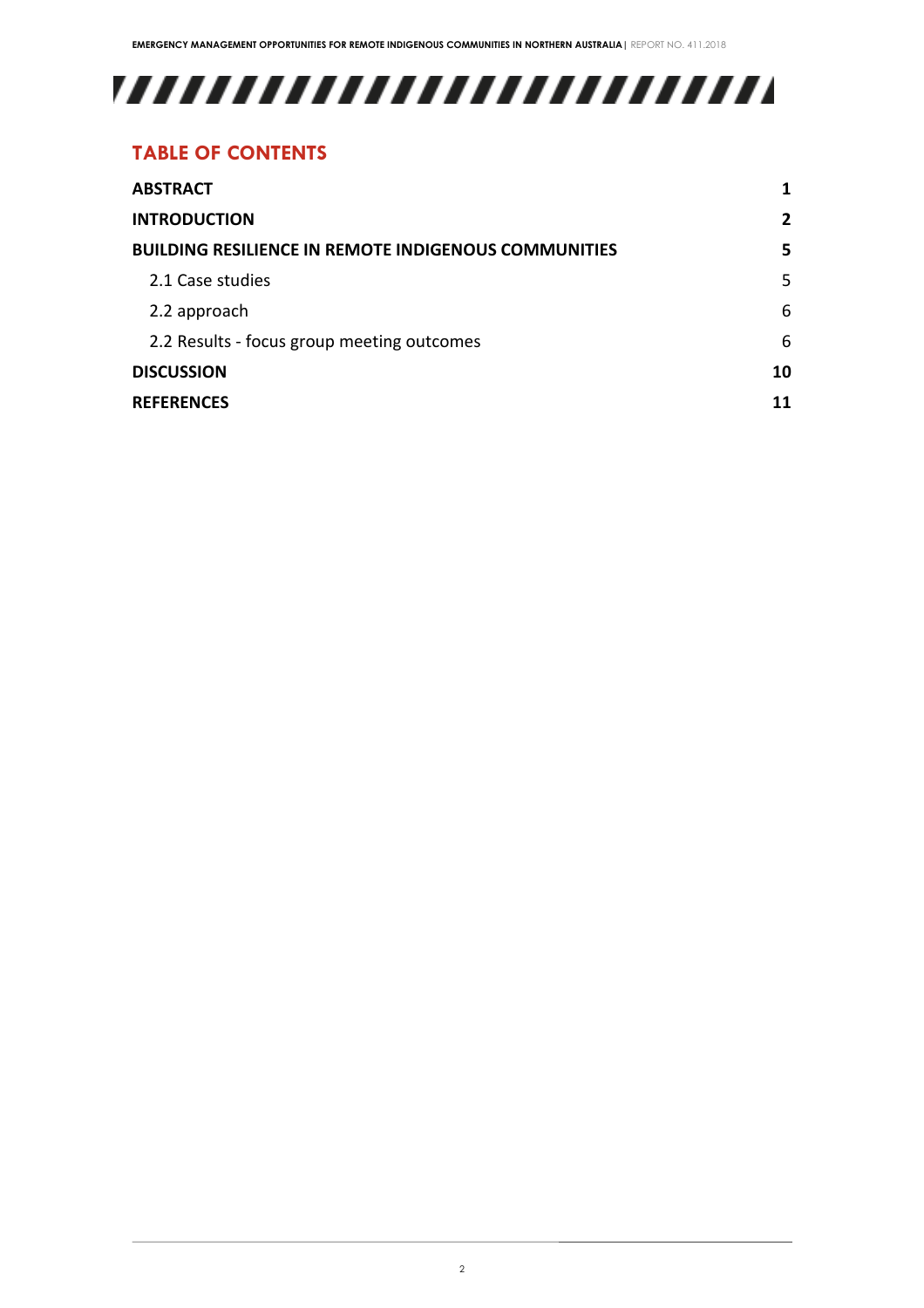



### <span id="page-3-0"></span>**ABSTRACT**

Despite frequent exposure to severe natural hazards including extensive bushfires, tropical cyclones and floods, remote Indigenous communities across northern Australia typically have little engagement in managing, mitigating or planning for such hazards. The BNHCRC scenario planning project explores how remote communities can effectively and sustainably mitigate the risks of natural hazards, and develop effective partnerships with emergency management (EM) decision-making processes. This research integrates and analyses EM resources and services available through various agencies responsible for remote locations, and related EM costs. The project provides opportunities for responsible agencies to engage and plan with remote communities to deliver efficient, cost-effective and culturally appropriate EM services. Scenario planning workshops, applying business as usual and enhanced risk mitigation scenarios, are underway involving active participation of multiple stakeholders including rangers from remote locations namely, Borroloola, Hermannsburg and Yuendumu, representatives from emergency services in the Northern Territory (NT Emergency Services, Fire and Rescue Services, Bushfires NT), the Northern and Central Land Councils, and other local organizations. Initial discussions with rangers and Traditional Owners from the selected remote communities, representatives from the relevant EM agencies, and other interested parties have indicated keen interest for participating in the project. Workshop discussions and associated data analyses will be presented, offering new insights into the delivery of costeffective and improved EM services that can empower vulnerable remote communities.

Keywords: Natural hazards, Indigenous communities, Emergency services, Northern Australia, Rangers.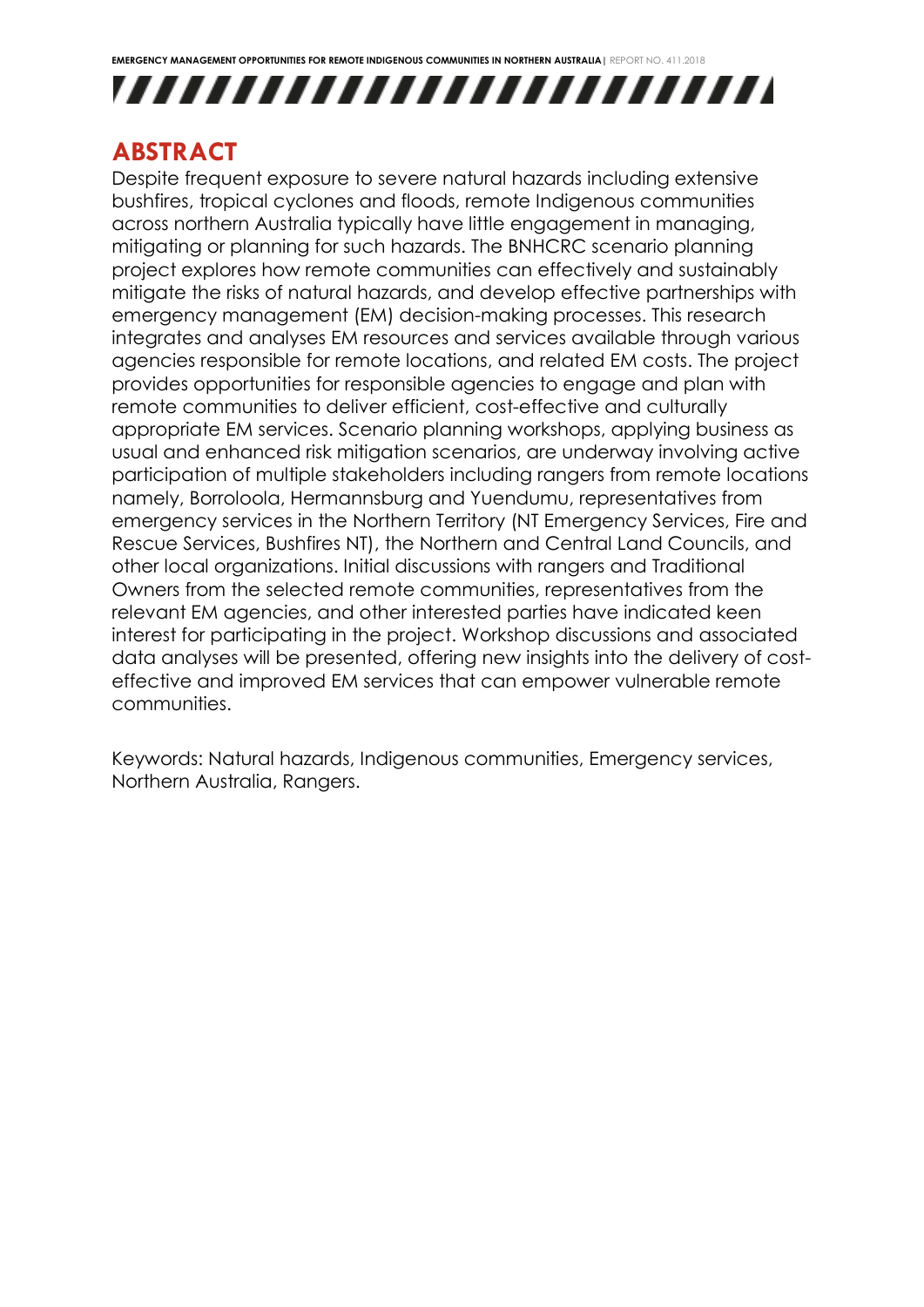

### <span id="page-4-0"></span>**INTRODUCTION**

Northern Australia, the region north of the Tropic of Capricorn, is at risk from extensive wildfires, cyclones, storms, and floods (Fig. 1a,b; Bushfire & Natural Hazards Cooperative Research Centre (BNHCRC) 2015). The average cost (from 2007-2016) of all the major natural hazard events across Australia is estimated at \$13.2bn per annum (the Australian Business Roundtable for Disaster Resilience and Safer Communities (ABR DRSC) 2017). For northern Australia, the average costs roughly equate to ~\$11bn/yr across the NT, WA and Qld for those natural hazards that occur mostly in the north i.e. cyclones costing about \$3.4bn/yr, floods \$7.3bn/yr and bushfires \$0.13bn/yr (the latter accounted for from WA only). These costs are expected to grow multi-fold over the coming years with an increase in frequency and severity of natural hazards (ABR DRSC 2017). Thus, the ABR DRSC (2017) has recommended a nationwide need to address mitigation of natural hazards and build community resilience.

To build resilience, an understanding of regional social and biophysical contexts is critical. Northern Australia supports about one million people, of whom ~14% are Indigenous (ABS 2016 census). Outside of major towns, Indigenous people comprise a much greater proportion of the total population (Fig. 2). In the Kimberley and Top End, about half of the population is Indigenous, and in very remote regions generally, more than 90% (Taylor 2006). Average population density in the region of about 0.75 persons/km<sup>2</sup> is low by Australian (3.0 persons/km2) and global standards (Archer et al. 2018). Moreover, the non-Indigenous population is mostly concentrated in coastal towns, mainly Broome, Darwin, Cairns, Townsville and Mackay.

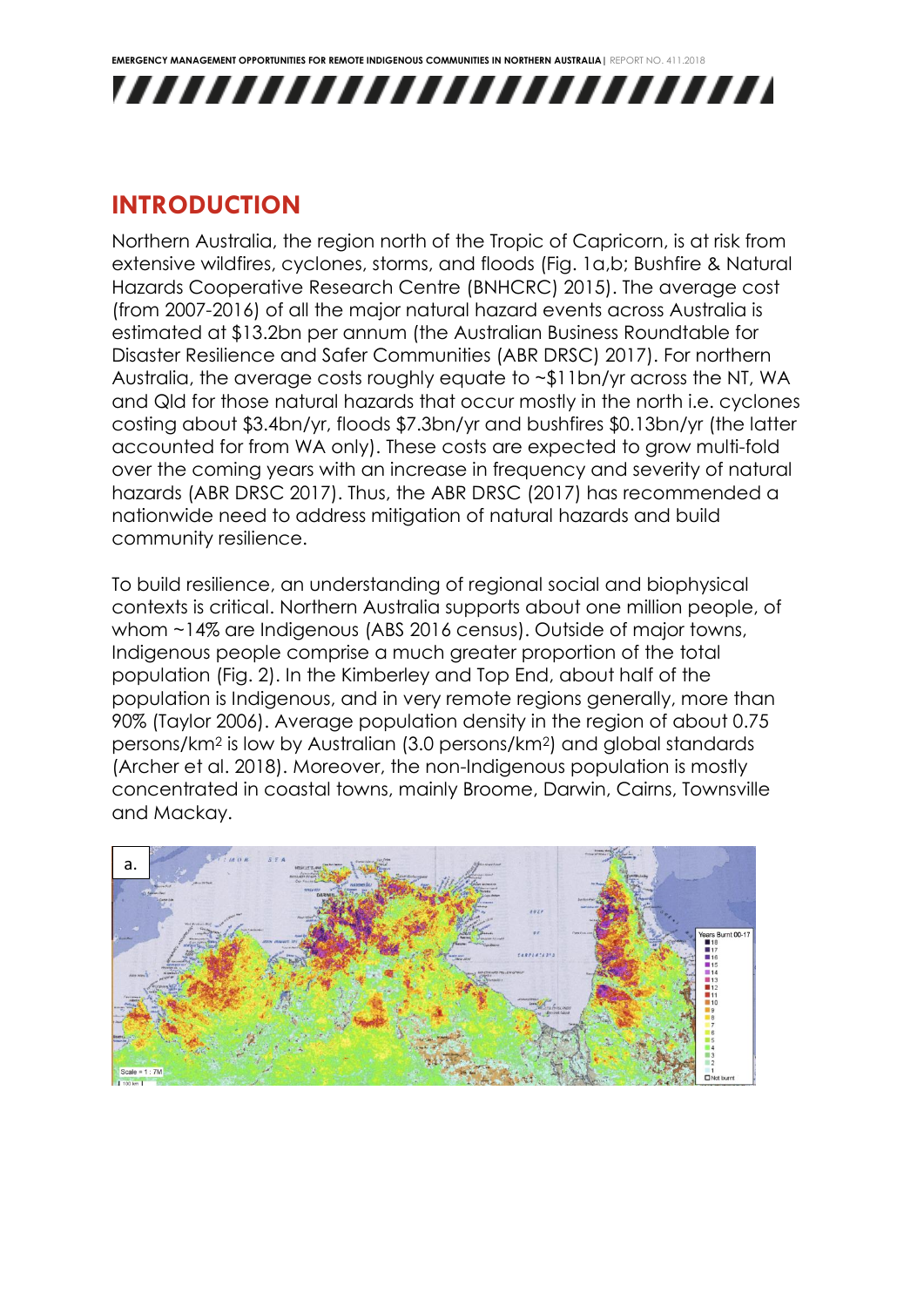



- Fig.1. Frequent natural hazards in the north:
	- a. Long-term fire frequency (2000-2017) across the north.
	- b. Cyclone tracks (from 1970-2015) within 300 km radius from Darwin (source: Bureau of Meteorology).



Fig. 2. Distribution of Indigenous discrete communities in northern Australia (ABS 2016).

There is a distinct and seasonal distribution of cyclones and wildfires across the northern landscape. On average (1981/82-2012/13), coastal areas experience ~11 tropical cyclones every wet season (Dowdy et al. 2014) which are often associated with catastrophic wind speeds, storm surges and heavy flooding (Fig. 3). Sub-coastal and inland areas experience wildfires spreading over extensive areas (Fig. 1). Unlike more populous regional centres with the ready availability of emergency services and associated infrastructure, most isolated and remote communities lack emergency management (EM) amenities and, as such, are at heightened risk in the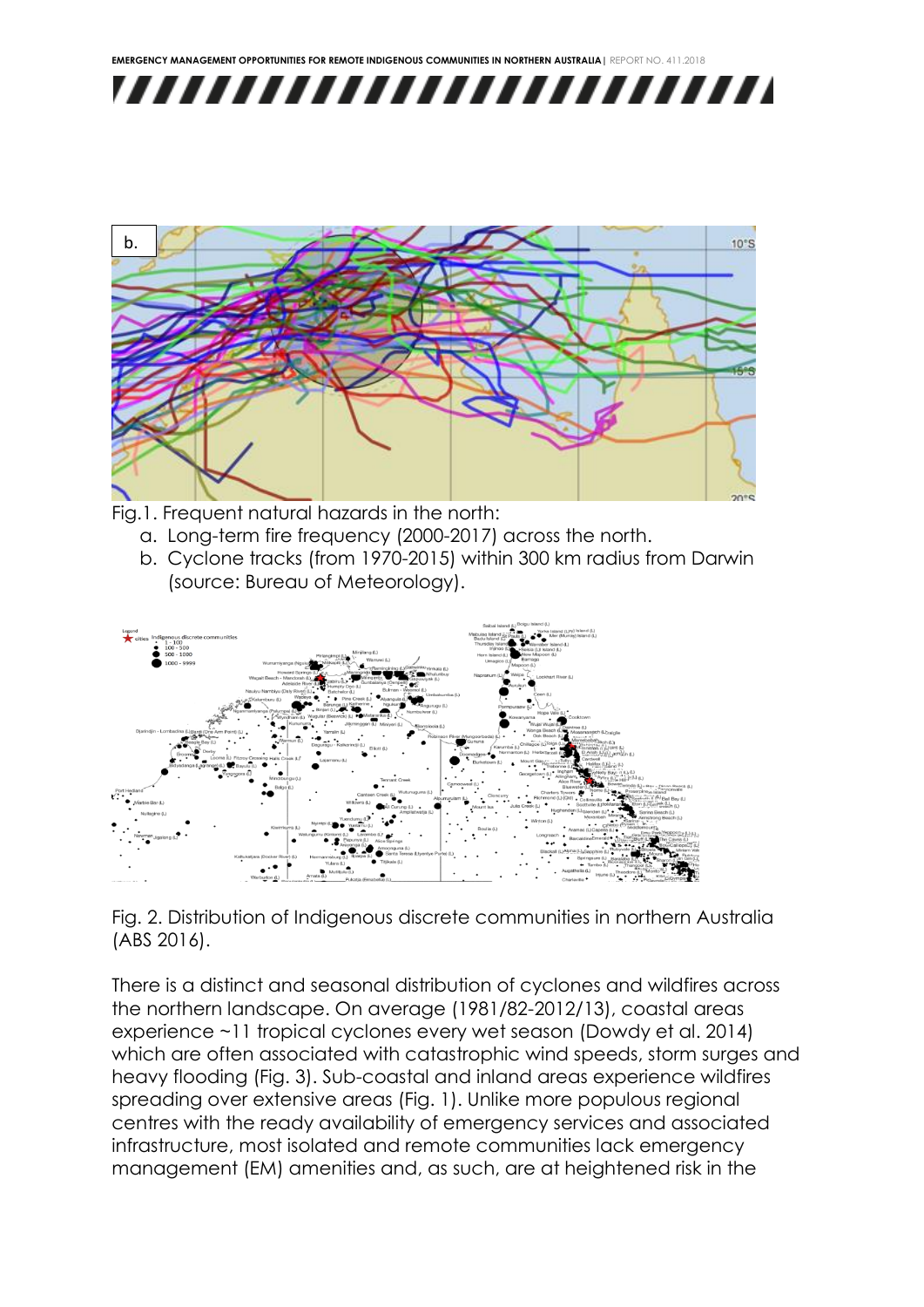

event of significant hazardous events (NAILSMA 2014 ab, Sangha et al. 2017, Sithole et al. 2017). These issues are well recognized in national policy (CoA 2007, COAG 2011).



Fig. 3. Severe and non-severe tropical cyclones from 1970-2017 (Source: Bureau of Meteorology 2018)

To address this, we suggest that building the capacities of and empowering remote communities affords an obvious solution for better preparing for and managing natural hazard events. In particular, the existence of and substantial Government investment in Indigenous Ranger Groups (IRGs), for example through Working on Country and Indigenous Protected Area programs, provides a ready framework for utilizing and developing that capacity. Here, we report preliminary case study findings from three remote communities in the NT—Borroloola in the NT Gulf region; Hermannsburg and Yuendmu in central Australia—which explore these opportunities.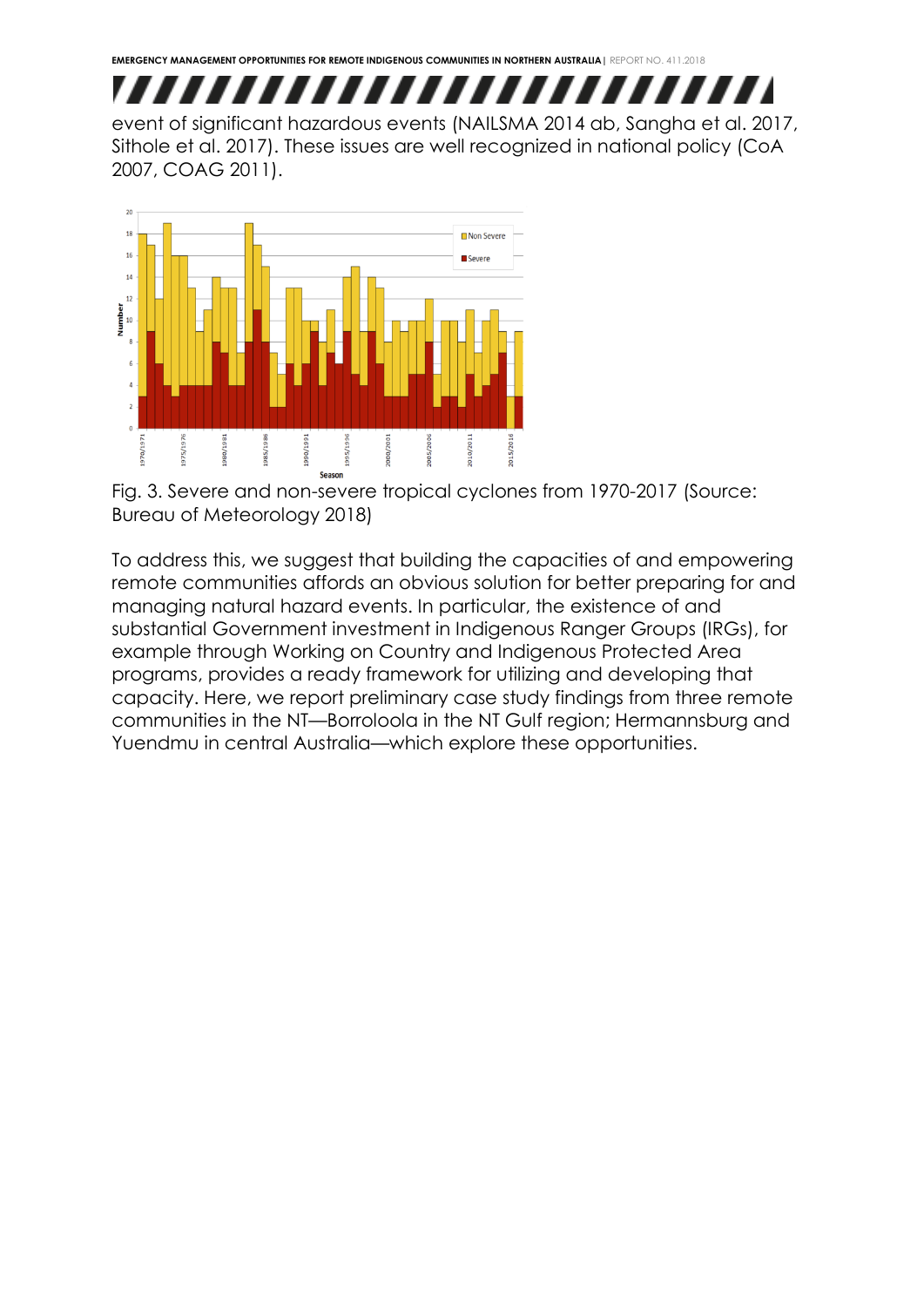## <span id="page-7-0"></span>,,,,,,,,,,,,,,,,,,,,,,,,, **BUILDING RESILIENCE IN REMOTE INDIGENOUS COMMUNITIES**

### <span id="page-7-1"></span>**2.1 CASE STUDIES**

Each of the case study community (Fig. 4) is vulnerable to natural hazards, especially wildfires. Yuendumu and Hermannsburg are respectively located about 300km and 130km from Alice springs. Borroloola, about 900km from the capital city Darwin, is also highly vulnerable to cyclones and associated flooding. Each community comprises 500-800 people.



Fig. 4. Selected remote communities (marked in red box) in the NT and their relative distance from the capital city, Darwin, and another main town Alice Springs in the south.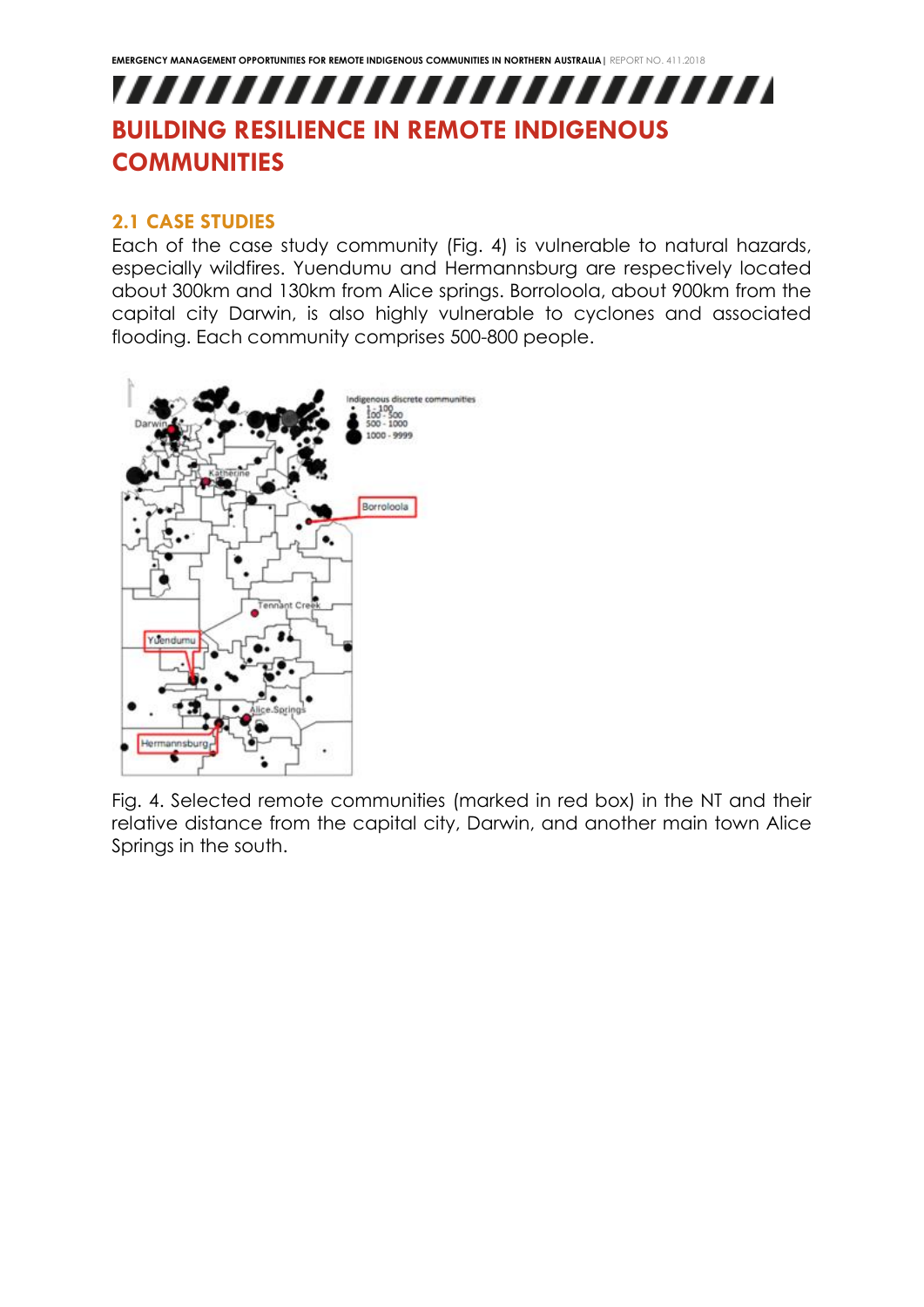



#### <span id="page-8-0"></span>**2.2 APPROACH**

We have engaged with IRGs from each community, commencing in September 2017. Respective IRG members are experienced and skilled in managing a variety of fire and other emergency related situations (e.g. land searches, vehicle break-downs). Initially, informal discussions were held with the Waanyi-Garawa IRG at Borroloola, our pilot case study. As a means for identifying key EM issues relevant to that local community, a questionnaire was developed collaboratively with the Waanyi-Garawa rangers for surveying the views of Borroloola community members, which were further discussed in a focus group meeting (FGM). Subsequently, preliminary FGMs were also held with IRG members in Yuendumu and Hermannsberg. An ethics approval was granted by Charles Darwin University, Darwin.

### <span id="page-8-1"></span>**2.2 RESULTS - FOCUS GROUP MEETING OUTCOMES**

FGMs with IRG members in all the three communities revealed that typically there is little involvement of local community members in managing or mitigating natural hazards, EM related decision-making processes, or services delivery. An exception concerns Hermannsburg (Table 1), where the Tjuwanpa women rangers are trained Northern Territory Emergency Services (NTES) volunteers and conduct preventative prescribed burning around the community. Details of identified emergency related issues and available resources are provided in Table 1.

There are limited infrastructure resources available for mitigating and managing natural hazards or emergency situations in respective communities (Table 1). Community access to these resources is restricted, and limited to agency personnel (police, NTES, Northern Territory Fire & Rescue Service (NTFRS)). IRG members also possessed limited knowledge about the content, or existence even, of respective community EM plans; in any event, these are not readily accessible given that they are available at local police stations (Table 1). Importantly, IRG and other local community members showed interest in being

more involved with addressing fire, flood and related EM issues.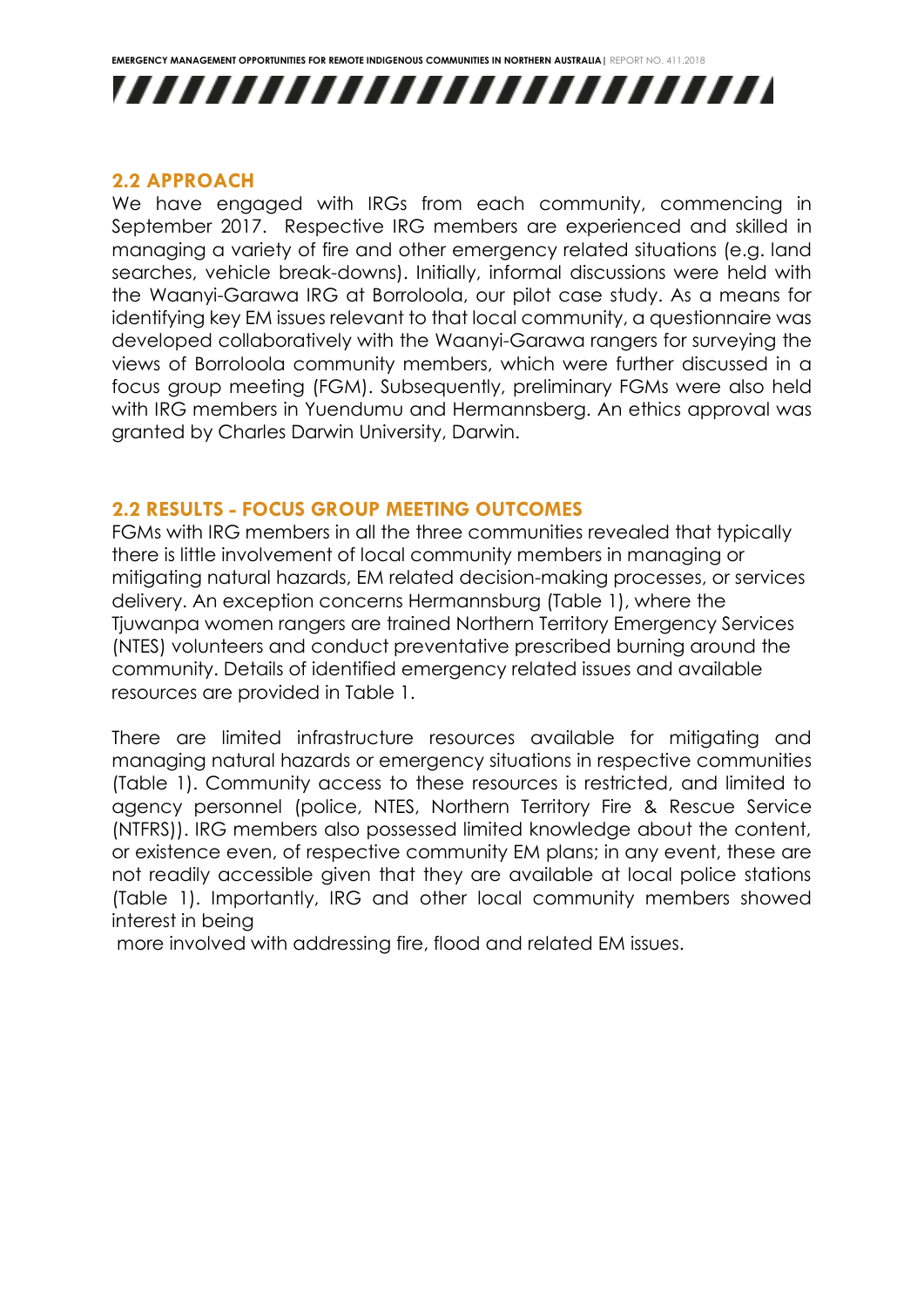## ,,,,,,,,,,,,,,,,,,,,,,,,,

|                                                                             | <b>Borroloola</b>                                                                                                                                                                                                                                                                                            | Hermannsburg                                                                                                                                                                                                                                                                            | Yuendumu                                                                                                                                                                                 |
|-----------------------------------------------------------------------------|--------------------------------------------------------------------------------------------------------------------------------------------------------------------------------------------------------------------------------------------------------------------------------------------------------------|-----------------------------------------------------------------------------------------------------------------------------------------------------------------------------------------------------------------------------------------------------------------------------------------|------------------------------------------------------------------------------------------------------------------------------------------------------------------------------------------|
| Rangers (number of<br>participants in FGM)                                  | Waanyi-Garawa (9-10)                                                                                                                                                                                                                                                                                         | Tjuwanpa Women Rangers (9)                                                                                                                                                                                                                                                              | Warlpiri Rangers and TOs (8)                                                                                                                                                             |
| <b>Identified main hazards</b>                                              | Floods, storms, car<br>accidents, bogged<br>vehicles, cyclones and<br>wildfires                                                                                                                                                                                                                              | Floods, wildfire, and road<br>accidents                                                                                                                                                                                                                                                 | Road accidents, land<br>searches and floods                                                                                                                                              |
| <b>Current management</b><br>of natural hazards and<br>emergency situations | NTFRS-FERG <sup>*</sup> unit and police<br>deliver emergency services<br>in the event of road<br>accidents, wildfires, floods<br>and cyclones.<br>However, not many efforts<br>on mitigating or managing<br>natural hazards. Sea rangers<br>have helped in the past<br>during floods with their own<br>boat. | NTES*, Police and NTFRS deliver<br>emergency related services,<br>involving local NTES volunteers<br>(including some women rangers).                                                                                                                                                    | Police manages the main<br>emergencies i.e. road<br>accidents. Local council can<br>help in controlling wildfires, if<br>needed.                                                         |
| Rangers' current role in<br><b>EM and services</b><br>delivery              | Rangers or locals are not<br>involved in any decision-<br>making or managing<br>natural hazards or<br>emergency situations.<br>However, they often help<br>locals at their own with<br>vehicle break downs and<br>land searches.                                                                             | Rangers conduct preventive<br>prescribed burning around the<br>community, but are not confident<br>of taking any lead role in EM<br>situations such as wildfires, floods,<br>etc. and may need further<br>training.<br>The local emergency agencies<br>are supportive of the rangers to | Rangers and local members<br>manage land searches at<br>their own. But, the locals are<br>not involved in decision-<br>making or managing natural<br>hazards or emergency<br>situations. |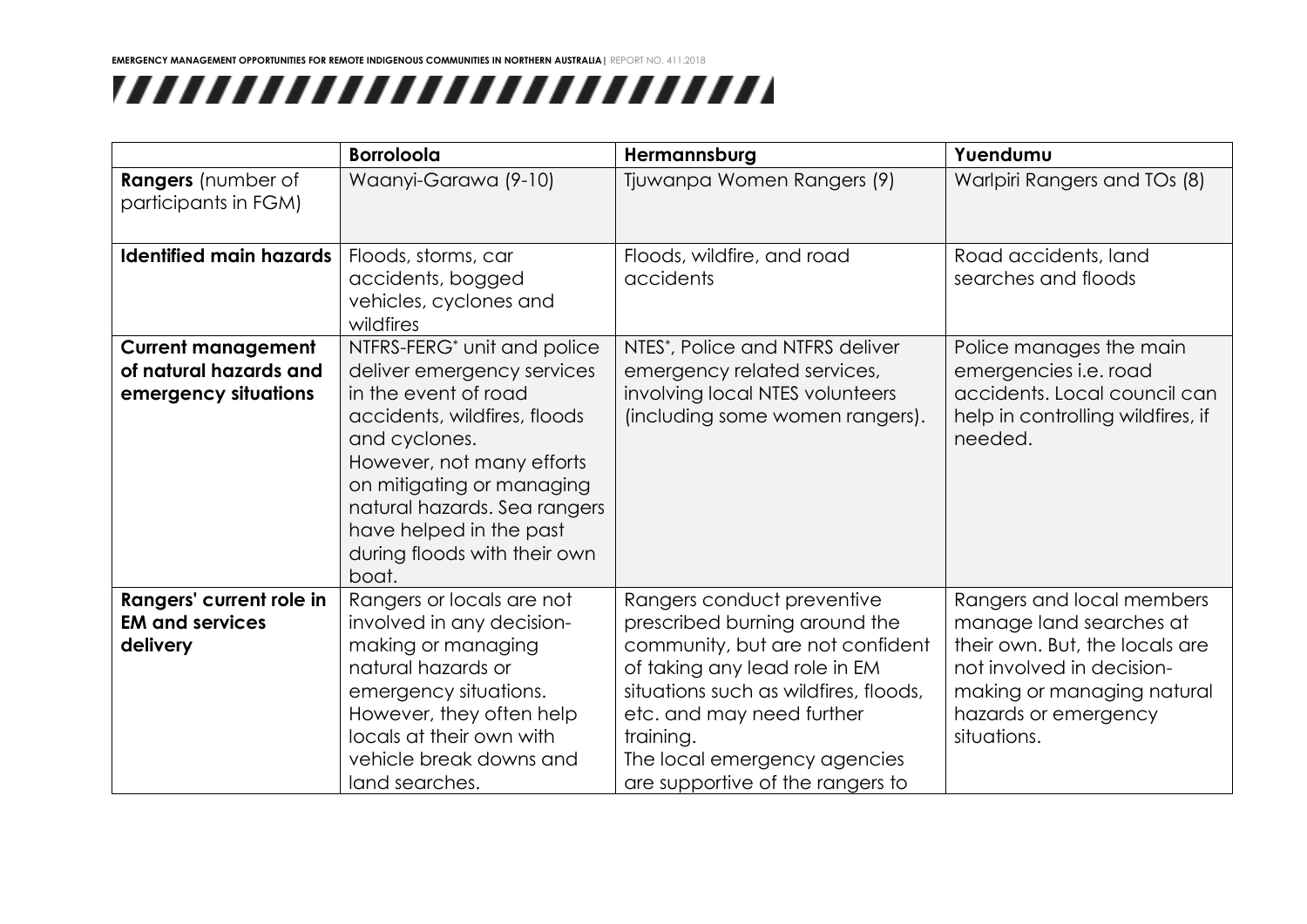## ,,,,,,,,,,,,,,,,,,,,,,,,,

|                                                                                                         |                                                                                                                                                                                                                                    | be involved in emergency related<br>events.                                                                                                                                 |                                                                                                                                                                     |  |
|---------------------------------------------------------------------------------------------------------|------------------------------------------------------------------------------------------------------------------------------------------------------------------------------------------------------------------------------------|-----------------------------------------------------------------------------------------------------------------------------------------------------------------------------|---------------------------------------------------------------------------------------------------------------------------------------------------------------------|--|
| <b>Rangers/Indigenous</b><br>community members'<br>willingness to<br>participate in EM in the<br>future | Willing to join NTFRS<br>volunteer brigade, to<br>mitigate bushfires in the<br>community and help in<br>other emergency events.<br>Rangers had their first<br>meeting with the NTFRS<br>local area volunteer<br>brigade personnel. | Three women rangers are already<br>NTES volunteers, others are<br>planning to join.                                                                                         | Ranger or the Elders<br>themselves do not want to<br>join. However, the youth, as<br>suggested, needs to be<br>involved in EM.                                      |  |
| <b>Engagement of local</b><br>communities in<br>managing or planning<br>for emergency<br>situations     | Little or no formal<br>involvement to date.                                                                                                                                                                                        | Some degree of engagement<br>exists among the Emergency<br>Agencies and the Tjuwanpa<br>women rangers.                                                                      | Little or no formal<br>involvement to date. Rangers<br>help their community<br>members at their own<br>especially in land searches.                                 |  |
| <b>Awareness of EM plan</b>                                                                             | EM plans are typically kept at the police station, and the locals have little idea of what they are<br>about.                                                                                                                      |                                                                                                                                                                             |                                                                                                                                                                     |  |
| <b>Existing EM related</b><br>resources                                                                 | NTFRS has a FERG unit and<br>NTES a rescue boat. Waanyi<br>Garawa Rangers have a fire<br>truck and Sea Rangers a<br>boat.                                                                                                          | NTES/NTFRS/Police have their own<br>resources, with NTES having an<br>established unit in the community.<br>Tjuwanpa Rangers were also<br>planning to buy a Grassfire Unit. | NTES established unit was<br>reported to be non-<br>functional. The local council<br>owns a fire truck, but there<br>are no other available<br>emergency resources. |  |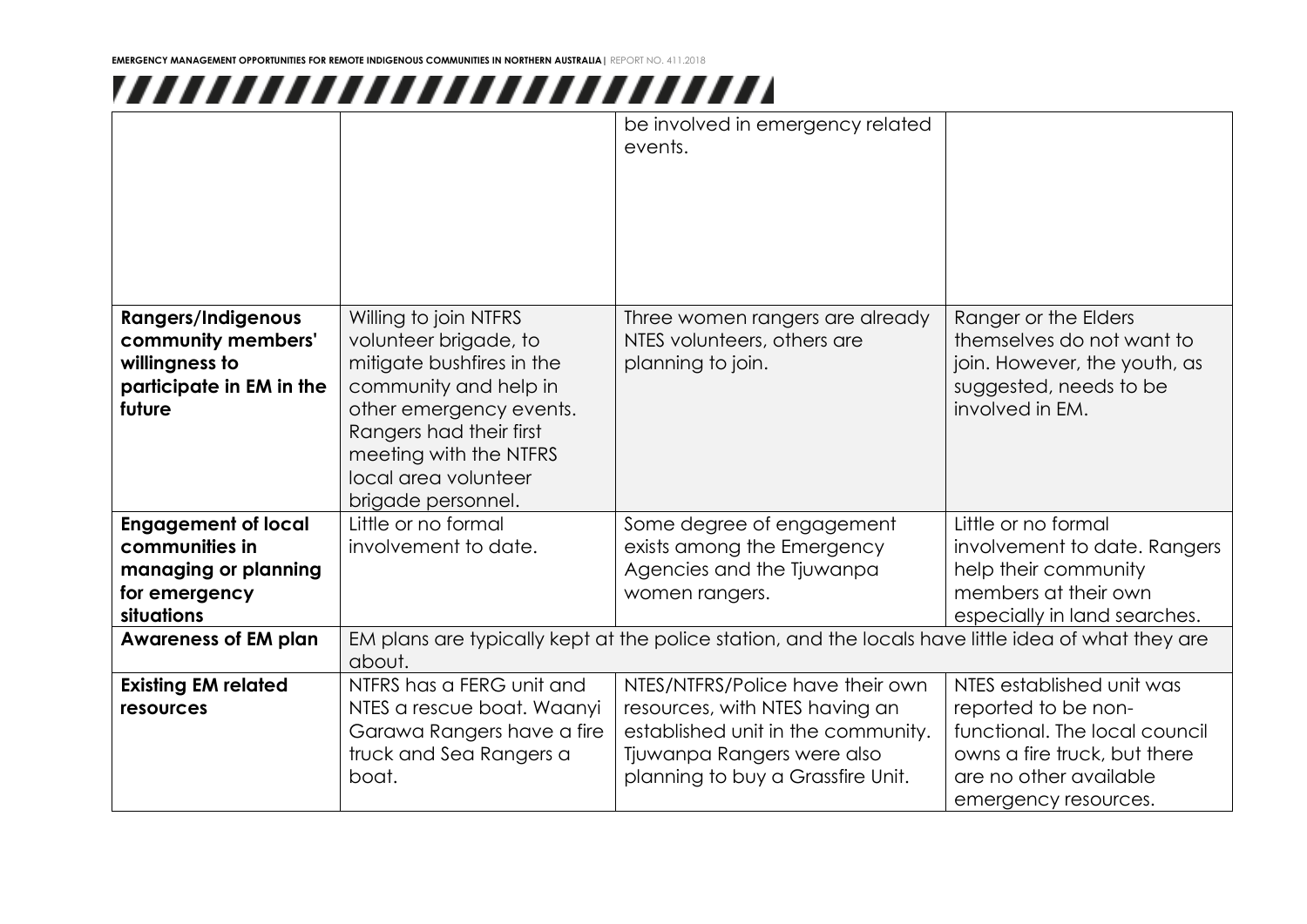# ,,,,,,,,,,,,,,,,,,,,,,,,,,

**Rangers' EM and local area knowledges** Rangers and TOs have local knowledge especially of people and areas prone to wildfire, floods, etc., and know how to manage wildfires, floods and vehicle break downs. Moreover, community members confide in them.

\*NTFRS – Northern Territory Fire and Rescue Services; FERG – Fire and Emergency Response Group; NTES – NT Emergency Services.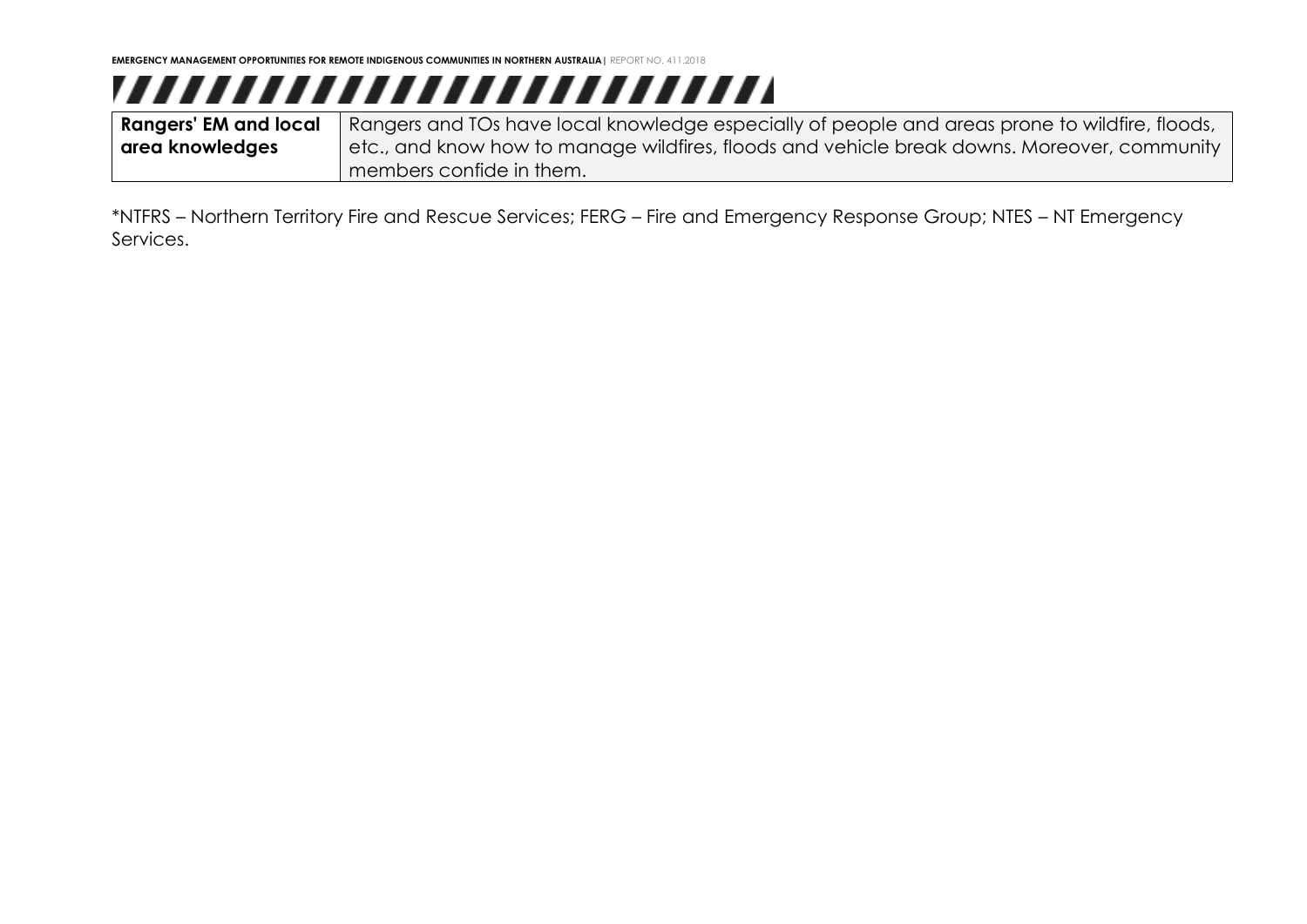



### <span id="page-12-0"></span>**DISCUSSION**

Building community resilience in remote locations is a stated key requirement of the national 'Keeping our mob safe' policy framework addressing EM issues in remote Indigenous communities (CoA 2007). However, effective engagement of and partnership with local Indigenous communities is on ongoing challenge for NT EM agencies (NAILSMA 2014 ab, ABR DRCS 2017, Sangha et al. 2017). The BNHCRC-funded Scenario Planning project offers a significant opportunity for exploring options to engage with and empower remote communities with respect to mitigating natural hazards and managing emergency situations. Our initial FGMs clearly demonstrate the willingness and capabilities of respective IRGs to participate in local EM planning and decision-making processes. The next stage of this project includes facilitating discussions among all the stakeholders, i.e. local EM agencies, IRGs, local communities, and responsible Aboriginal Corporations to examine how and where rangers could be involved and what resources and training are required to support them.

Frequent exposure to natural hazards with limited EM-related resources in remote communities demand urgent attention at the state/territory and national level (COAG 2011). For example, in the NT, EM resources are largely limited to main towns (Darwin, Katherine and Alice springs) and a few communities (Fig. 5; NTPFES 2016-17). Whereas, many remote communities, including large populations living in communities such as Daly River, Borroloola, and Robinson River, are exposed to significant flooding events, evacuations, or cut-off for months during the wet season. Alternatively, provisioning appropriate EM resources and involving community members at a local scale can offer long-term feasible on-site solutions (ABR DRSC 2017). A prime example concerns Arnhem Land IRGs whose fire management programs provide both effective wildfire management and deliver multi-fold socio-economic benefits and reduce government costs (Russell-Smith et al. 2013, Sangha et al. 2017). Development of locally inclusive, participatory EM models, backed by cost-benefit assessments, is required to enhance effective EM preparedness and manag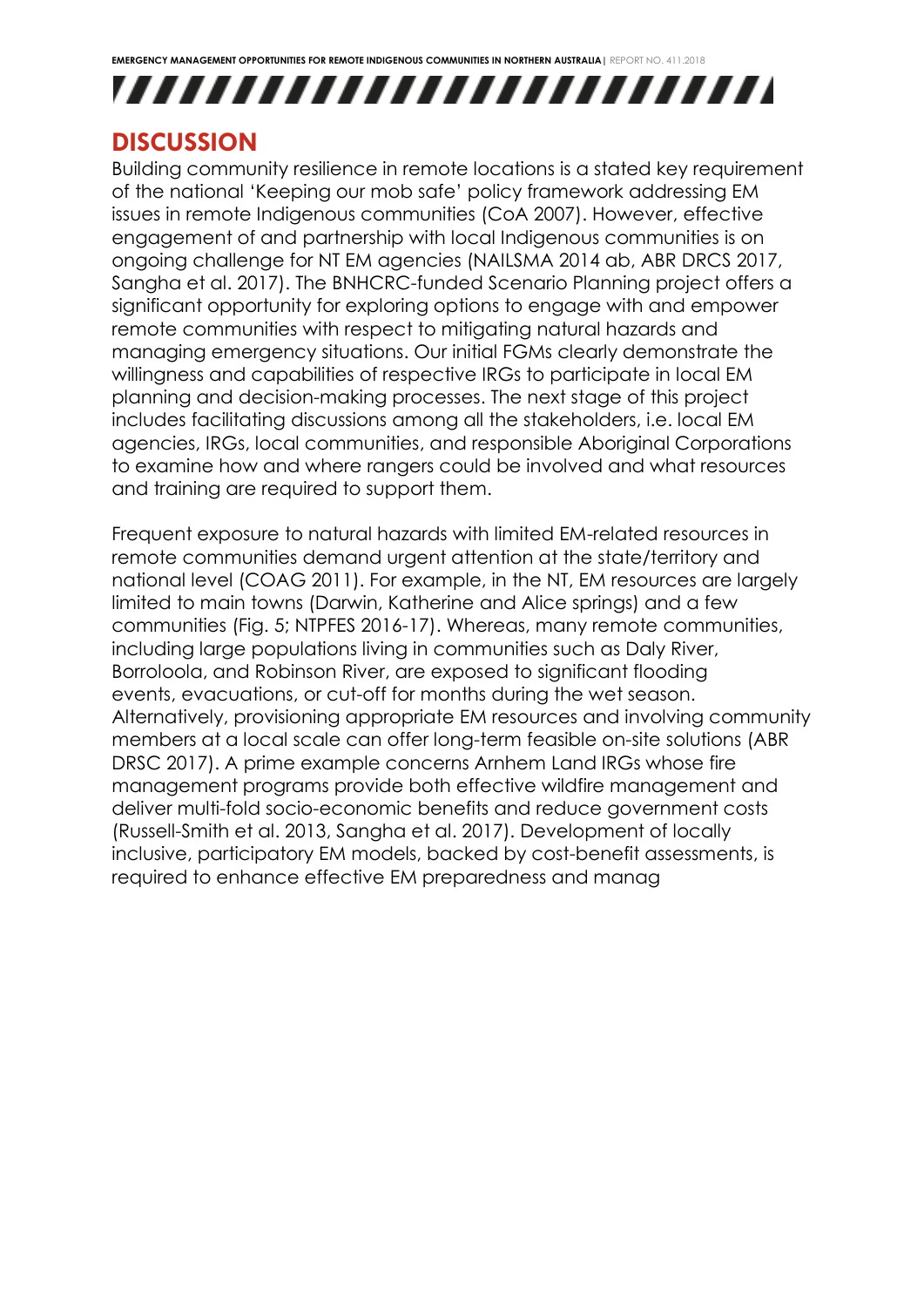### <span id="page-13-0"></span>,,,,,,,,,,,,,,,,,,,,,,,,, **REFERENCES**

- 1. Australian Bureau of Statistics, 2016. Census 2016. [http://www.abs.gov.au/websitedbs/censushome.nsf/home/2016,](http://www.abs.gov.au/websitedbs/censushome.nsf/home/2016) accessed on May 24, 2018.
- 2. Archer, S., Russell-Smith, J., Kerins, S., Costanza, R., Edwards, A., Sangha, K.K., 2018. Change and continuity: the North Australia cultural landscape, in: Russell-Smith, J., Pedersen, H., James, G., Sangha, K.K. (Eds.), Sustainable land sector development in Northern Australia: Indigenous rights, aspirations, and cultural responsibilities. In press. CRC Publishing, Florida, USA.
- 3. Australian Business Roundtable for Disaster Resilience and Safer Communities (ABR DRSC), 2017. Building resilience to natural disasters in our states and territories. Australian Business Roundtable for Disaster Resilience and Safer Communities and Deloitte Access Economics, p. 120.
- 4. BNHCRC (Bushfire & Natural Hazards Cooperative Research Centre), 2015. Annual Report: Scoping Remote North Australian Community Resilience. Charles Darwin University, Darwin. URL: http://www.bnhcrc.com.au/publications/biblio/bnh-2450, accessed on 20 Jan 2018.
- 5. Bureau of Meteorology, 2018. Tropical cyclone trends. [http://www.bom.gov.au/cyclone/climatology/trends.shtml,](http://www.bom.gov.au/cyclone/climatology/trends.shtml) accessed on 21 June 2018.
- 6. Commonwealth of Australia (CoA), 2007. Keeping our mob safe: A national emergency management strategy for remote Indigenous communities. Commonwealth of Australia.
- 7. Council of Australian Governments (COAG), 2011. National strategy for disaster resilience: Building the resilience of our nation to disasters. Commonwealth of Australia.
- 8. Dowdy, A. J. 2014. Long-term changes in Australian tropical cyclone numbers. Atmospheric Science Letters, doi: 10.1002/asl2.502.
- 9. NAILSMA (North Australian Land and Sea Management Alliance Ltd.), 2014a. Literature Review on Community Resilience in Remote North Australia. Published by the North Australian Land and Sea Management Alliance.
- 10.NAILSMA, 2014b. NAILSMA Scoping Community Resilience Project: Community Asset Mapping Report. Published by the North Australian Land and Sea Management Alliance.
- 11.NTPFES, 2017. Northern Territory Police, Fire & Emergency Services 2016–17 Annual Report., Darwin. NT Government.
- 12.Russell-Smith, J., Cook, G.D., Cooke, P.M., Edwards, A.C., Lendrum, M., Meyer, C.P., Whitehead, P.J., 2013. Managing fire regimes in north Australian savannas: applying Aboriginal approaches to contemporary global problems. Frontiers in Ecology and the Environment 11, e55-e63.
- 13.Sithole, B., Hunter-Xenie, H., Daniels, C., Daniels, G., Daniels, K., Daniels, A., Daniels, G., al., e., 2017. Chapter 15: Living with Widdijith – protocols for building community resilience in remote communities in northern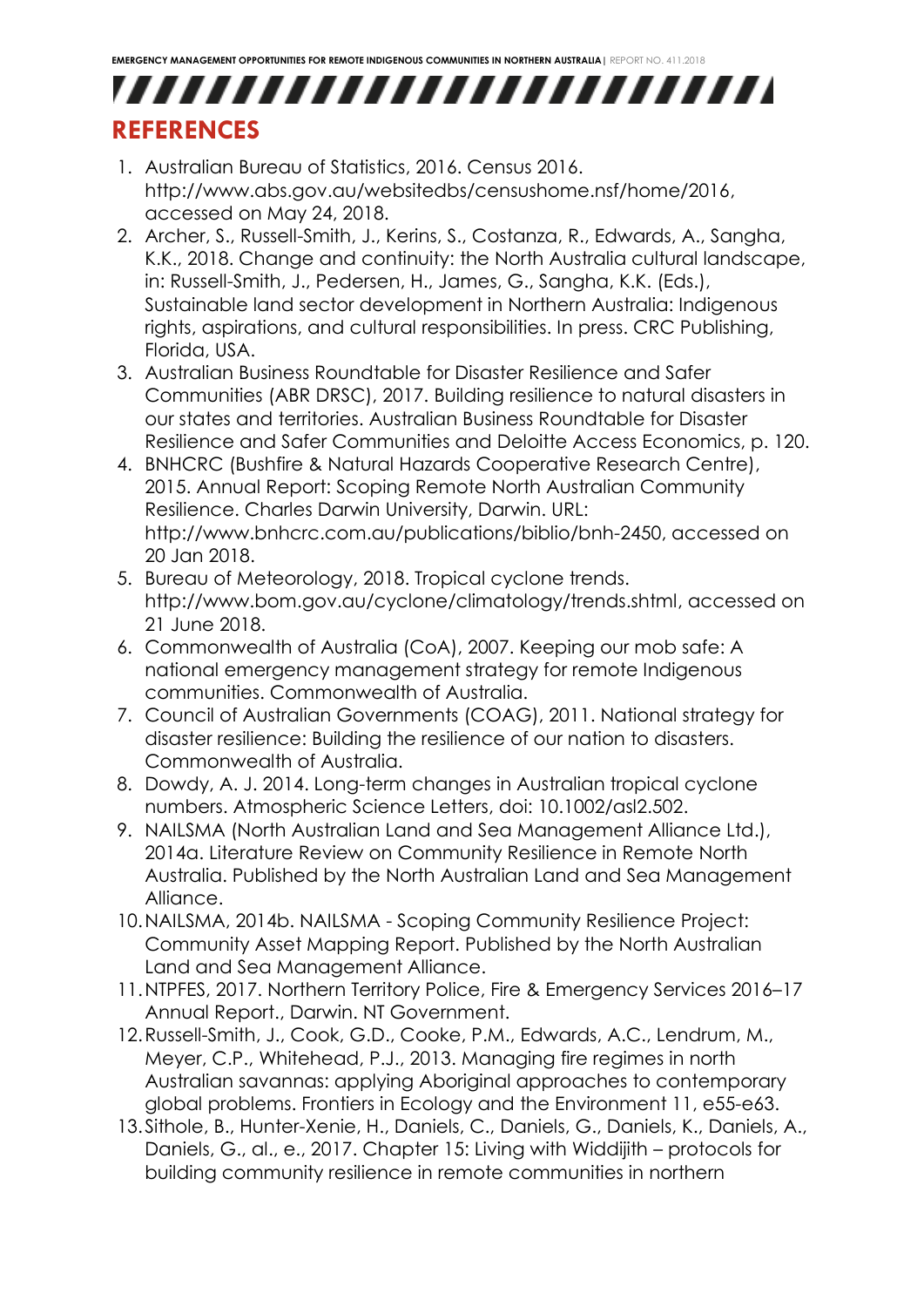

Australia, in: Paton, D., Johnson, D.M. (Eds.), Disaster resilience: an integrated approach (Second edition). Springfield, Illinois Charles C Thomas, Publisher, Ltd.

14. Taylor J (2006) Population and diversity: policy implications of emerging Indigenous demographic trends. CAEPR Discussion Paper No. 283/2006. Centre for Aboriginal Economic Policy Research, Australian National University, Canberr